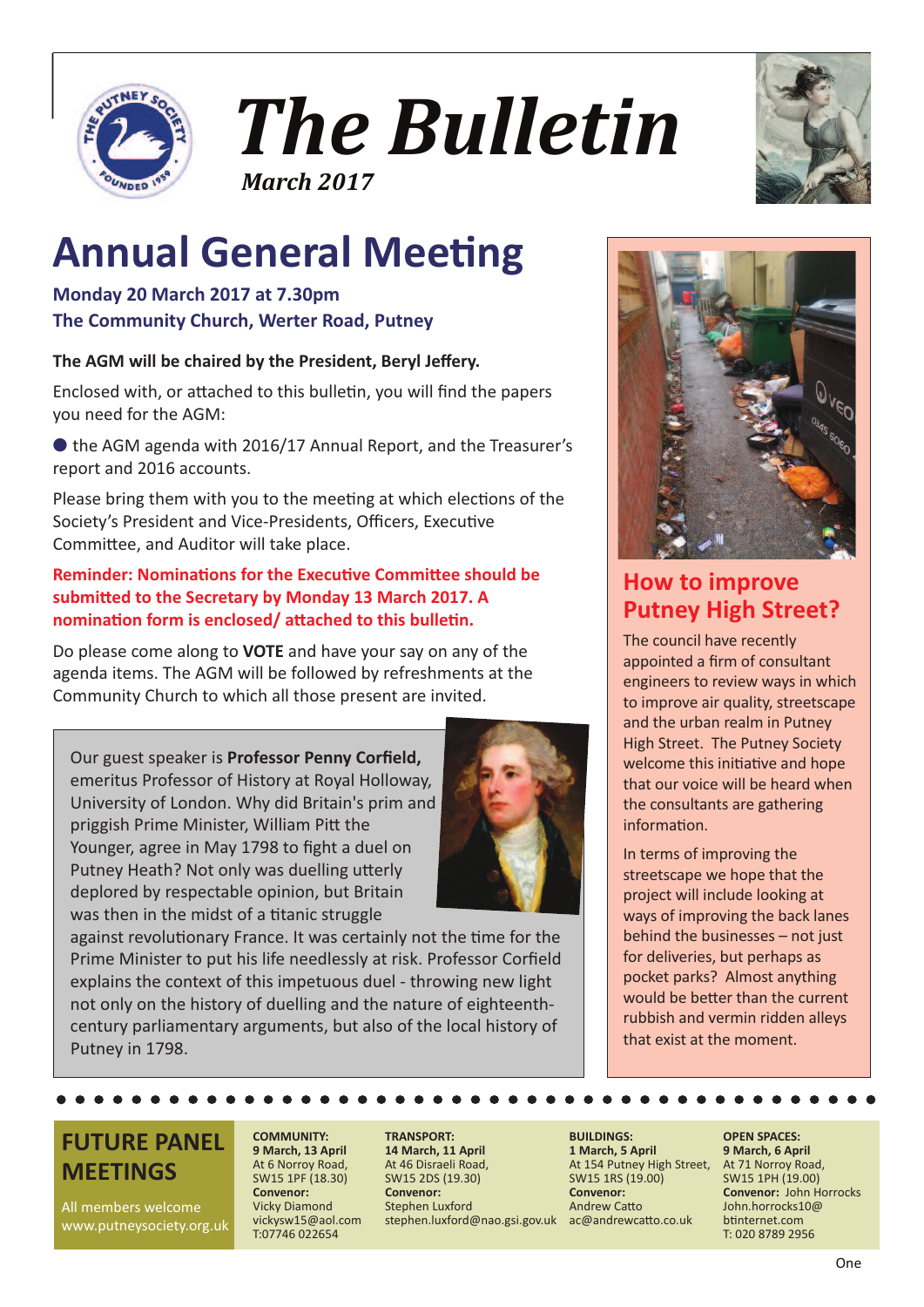

#### **A big thank you to our MP, The Right Hon Justine Greening, for her most interesting talk on her new role as Education Secretary.** We hope we can have a follow up meeting next year, once she's been in the post for a while.



Putney Wellbeing Friends, who operate out of Putney Library on a Wednesday evening, are recruiting new volunteers. Can you spare one or two Wednesday evenings per month? Would you like

to be trained in the internationally accredited mental health first aid two day course? If so, please email Sue Rolfe on rolfe.sue3@gmail.com. Thank you.

There continues to be a problem with thefts from motor vehicles – in January Thamesfield had 27 such incidents. The Police ask us to PLEASE not leave anything on view in our vehicles, and to remind visitors not to do so either. It just takes a few seconds for an opportunistic thief to smash the car window and run/cycle off with the goods.

The DISCOUNT SCHEME'S updated lists should be on our website. Do have a look, and print one out to take with you when you're out shopping. There is a version by service, one by street and an alphabetical one, so all bases are covered! A few changes to note:

### **Community** Panel

Convenor: Victoria Diamond 07746 022654 vickysw15@aol.com

- Putney Dry Cleaners 285 Upper Richmond Road £10 minimum spend for 20% discount
- John Roberts Kitchens on Lower Richmond Road has closed.
- L'Auberge Restaurant is no longer in the scheme.

Keep using your card! Our Independent Traders are going to have an even harder year with raised business rates, so we need to support them if we want to keep them.

### **A SOCIETY TREE FOR THE OASIS ACADEMY**

**On Thursday 19 January, the Grand Opening of the new Oasis Academy primary school on Putney Lower Common took place** - with Justine Greening MP cutting the ribbon in front of the school's first intake of tiny children. A very happy event.

Part of the opening ceremony saw the planting of a young tree - specially donated by the Putney Society. It is a Crab Apple tree, Malus Evereste, and will have red blossom in the spring and small fruits in the autumn. The tree was planted by Justine with help from some of the children. It is on the

### Open Spaces Panel

Convenor: John Horrocks 020 8789 2956

john.horrocks10@ btinternet.com

Common at the front of the school. We will be keeping a close watch on the tree and look forward to it coming into leaf.

Another good news item: Our proposal to plant, in conjunction with the Dover House Estate Residents' Association, a Community Orchard on one of the greens on Dover House Road, has been welcomed by the borough council. Discussions are getting underway which should see the orchard planted next autumn. This will be a first for Putney. The borough council recently reported on the successful planting of a Community Orchard on the Wendelsworth Estate, Wandsworth, and our Society will be learning from that community's experience in creating our new venture.

### **LOCAL EVENTS**

**If you have an event you would like us to list please contact: chair@putneysociety.org.uk**

#### **BATTERSEA ARTS CENTRE Town Hall Talks 27 March, 6-7pm**

Cash, Capitalism and Corporations: Battersea and Beyond Tickets are free but advance booking is essential as places are limited. Book tickets at bac.org.uk/townhalltalks

**PUTNEY ARTS THEATRE Moonlight and Magnolias 14-18 March, 7.45pm**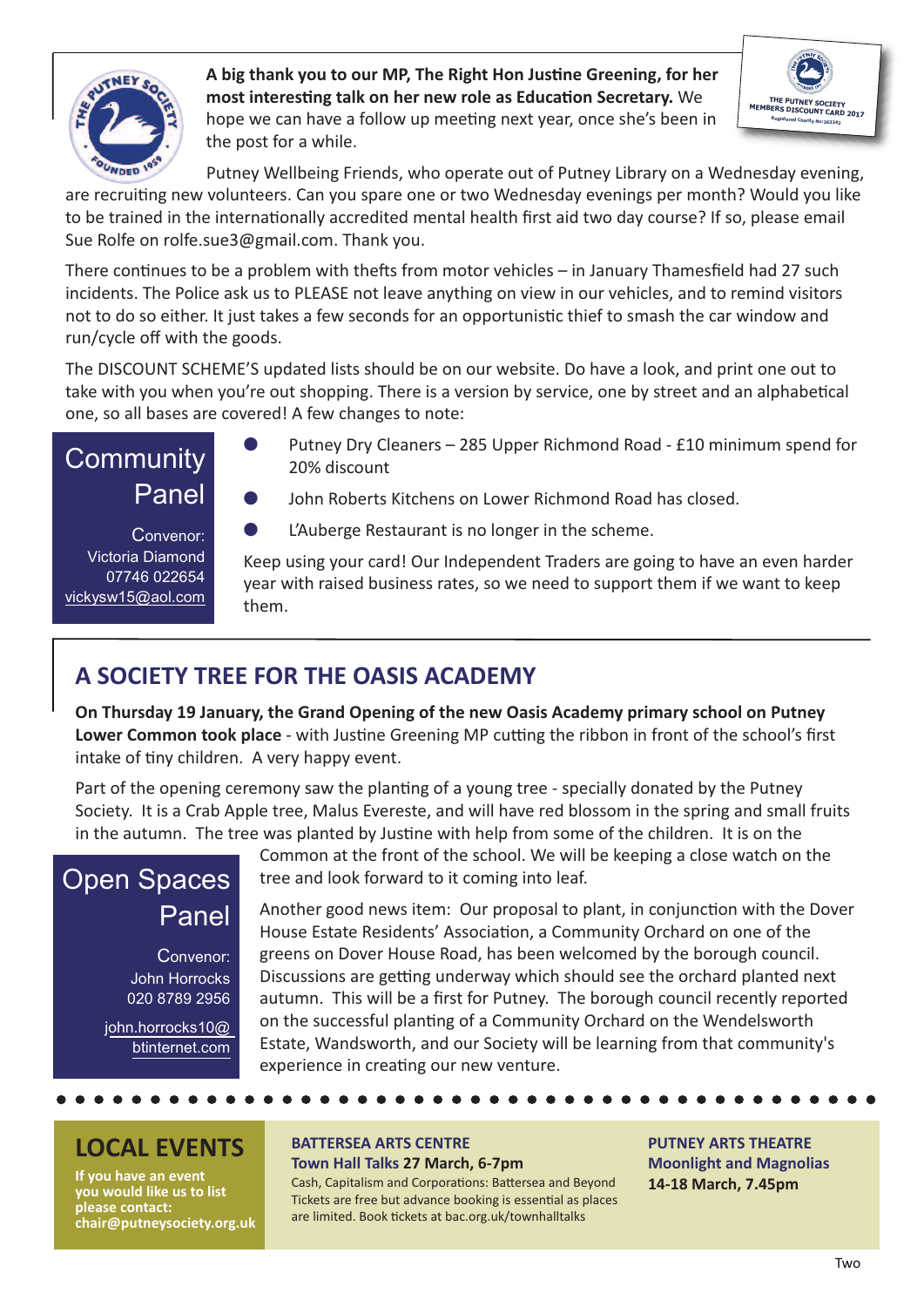

 **Last month I rashly predicted in my annual report that we didn't expect any new development proposals in Putney this year.** No sooner was this sent than we got an email from their PR firm to say that the new owners of the 'Blades' site on Putney Bridge Road and the High Street (but still not the actual corner building, whose owners clearly haven't been offered enough) are readying a new planning application. There

will be a public exhibition of this at St Marys Church on **Friday 24 February** from **3pm to 7pm** and on **Saturday 25 February** from **10am to 2pm** The earlier scheme created huge protest. Let's hope this is better.

I also mentioned the application by Fabrica, the developers of the old VSO site on the corner of Carlton Drive and the Upper Richmond Road to omit the trees they were to have planted along the main road frontage, because these were to go in the pavement (which they don't own) that turned out to be full of services. Sadly Wandsworth Council have allowed this, without seeking alternative planting elsewhere. Why? And almost

### **Buildings** Panel

Convenor: Andrew Catto ac@andrewcatto.co.uk

020 8785 0077

immediately after comes an application for hundreds of flats to replace Homebase next to Wandsworth Town station. 50 trees are to be removed, with the only replacements to go in the pavement. Dare we hope the Council will see the connection, and take note of the GLA's new report on encouraging bio-diversity.

Continuing last month's heritage theme, plans are starting to come together for a Members Meeting celebrating Putney's Conservation Areas and Listed Buildings, but this will now be on 26th June. Watch this space. Meanwhile we still want your suggestions for hidden gems that might join the local list. How old is your local post box (we've found one VR), or is there an outstanding house in your road?

#### RAIL At the time of going to press we were hopeful that the highway works to make the entrance to **the station compliant with Disability Legislation would soon be underway.**

Looking ahead, there are several welcome initiatives to come. By the time of the next Bulletin we should learn the outcome of the competition to run our local rail franchise. Whoever wins will be operating new services from June which will include new trains with more capacity, but with no loos from March. Also in March there are to be tactile pavements laid on Platforms 1-3. In August there will be major infrastructure works at Waterloo as they seek to lengthen some platforms. There has been some confusing messages from Network Rail as to whether this work will affect Putney services much or not. We will update you once we see some firmer plans.

**AIR POLLUTION AND BUSES** As you will be aware our pollution problems continue. By 12 January there had already been recorded 30 exceedences of EU NOx limits (the annual recommended limit is 18). However, possibly in sympathy, the air monitor on the High Street then packed up and was unable then to record air quality for the next fortnight. The Society was in contact with Kings College who operate the monitors to ask them to rectify this, but it means whatever the annual reading is at the end of December

### **Transport** Panel

Convenor: Stephen Luxford stephen.luxford@ nao.gsi.gov.uk won't represent the true picture of our air quality. In 2016 there 1248 recorded exceedences - 69 times the EU limit - but the monitor was only able to capture valid readings for 82% of the time.

The Mayor promised to introduce cleaner buses for Putney as one means to address this issue, although private diesel cars are the main culprits. By mid-February the swop over of buses serving Putney to less polluting hybrid buses had begun so hopefully we shall see better statistics in the future.

### **PUTNEY SOCIETY CONTACTS**

See website for full details: www.putneysociety.org.uk

**Chair:** Judith Chegwidden, 020 8788 4489 judith.chegwidden@gmail.com **Secretary:** Carolyn McMillan 38 Disraeli Road, SW15 2DS 020 8789 6692 secretary@putneysociety.org.uk **Website Editor:** Robert Arguile webeditor@putneysociety.org.uk

**Bulletin Editor:** Post Vacant **Membership:** Chris Orriss, 020 8785 7115 22 Pentlow Street, London SW15 1LX membership@putneysociety.org.uk **Treasurer:** Gosia Jakubik, 07746409703 gosia.jakubik@hotmail.com